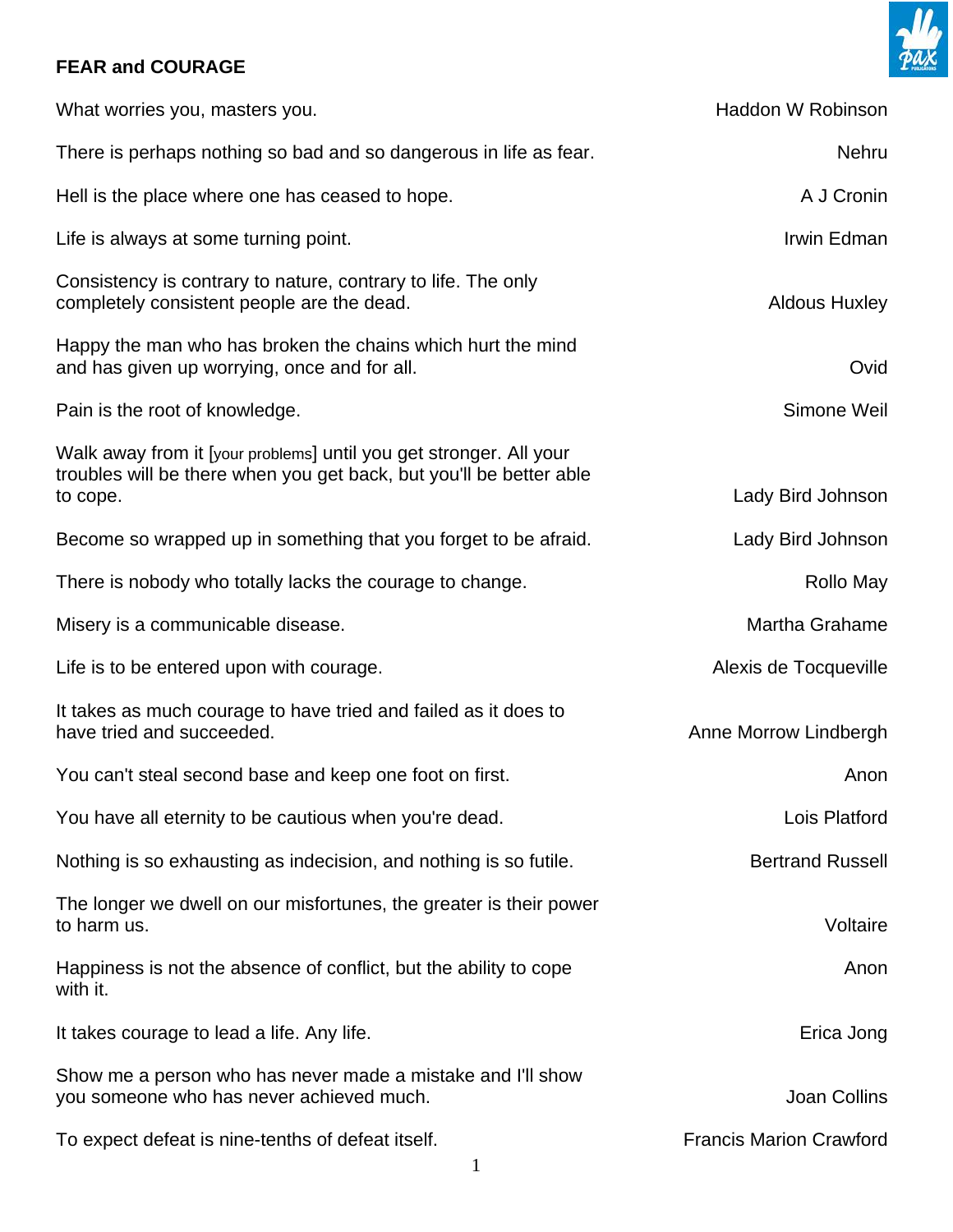

| Many a man curses the rain that falls upon his head, and knows<br>not that it brings abundance to drive away hunger.                                    | St. Basil                        |
|---------------------------------------------------------------------------------------------------------------------------------------------------------|----------------------------------|
| Even if you're on the right track, you'll get run over if you just sit<br>there.                                                                        | <b>Will Rogers</b>               |
| The difficulties of life are intended to make us better, not bitter.                                                                                    | Anon                             |
| The man who insists on seeing with perfect clearness before he<br>decides, never decides.                                                               | <b>Henri Fredric Amiel</b>       |
| You're going to have to learn to fake cheerfulness. Believe it or not<br>eventually that effort will pay off: you'll actually start feeling<br>happier. | Jean Bach                        |
| It isn't our position, but our disposition, that makes us happy.                                                                                        | Anonymous                        |
| Chance favors those in motion.                                                                                                                          | H Austin                         |
| Never feel self-pity, the most destructive emotion there is. How<br>awful to be caught up in the terrible squirrel cage of self.                        | <b>Millicent Fenwick</b>         |
| No great deed is done by falterers who ask for certainty.                                                                                               | George Eliot                     |
| Life is what we make it, always has been, always will be.                                                                                               | <b>Grandma Moses</b>             |
| The most drastic, and usually the most effective remedy for fear is<br>direct action.                                                                   | <b>William Burnham</b>           |
| Many of our fears are tissue-paper thin, and a single courageous<br>step would carry us through them.                                                   | <b>Brendan Francis</b>           |
| Confidence is contagious So is lack of confidence.                                                                                                      | Vince Lombardi                   |
| Flowers grow out of dark moments.                                                                                                                       | Corita Kent                      |
| Too many people are thinking of security instead of opportunity.<br>They seem more afraid of life than death.                                           | James F Byrnes                   |
| The desire for safety stands against every great and noble<br>enterprise.                                                                               | <b>Tacitus</b>                   |
| There is no security on this earth; there is only opportunity.                                                                                          | <b>General Douglas MacArthur</b> |
| If you think it's going to rain, it will.                                                                                                               | <b>Clint Eastwood</b>            |
| Pick battles big enough to matter, small enough to win.                                                                                                 | Jonathan Kozol                   |
| Doubt indulged soon becomes doubt realized.                                                                                                             | Francis R Havergal               |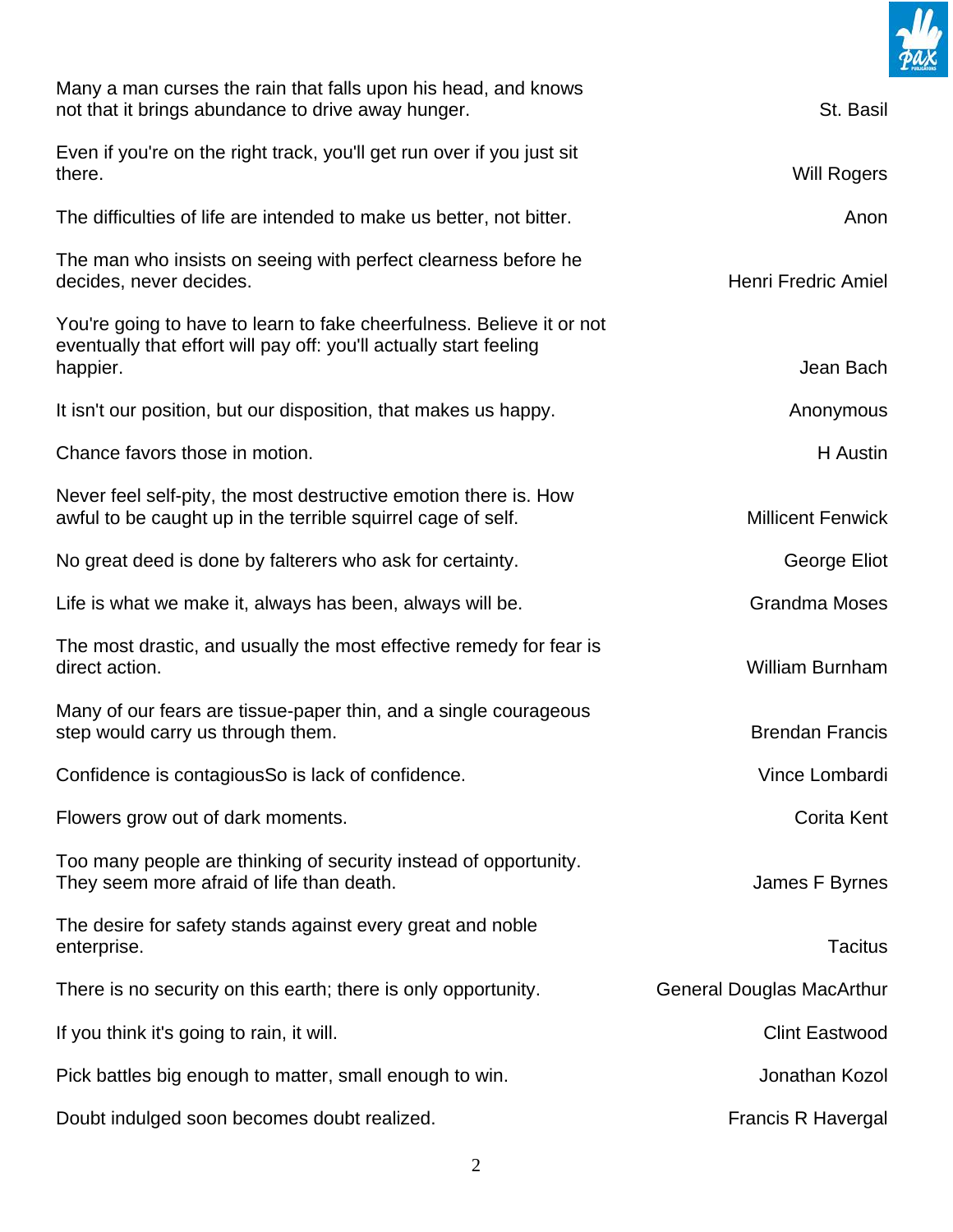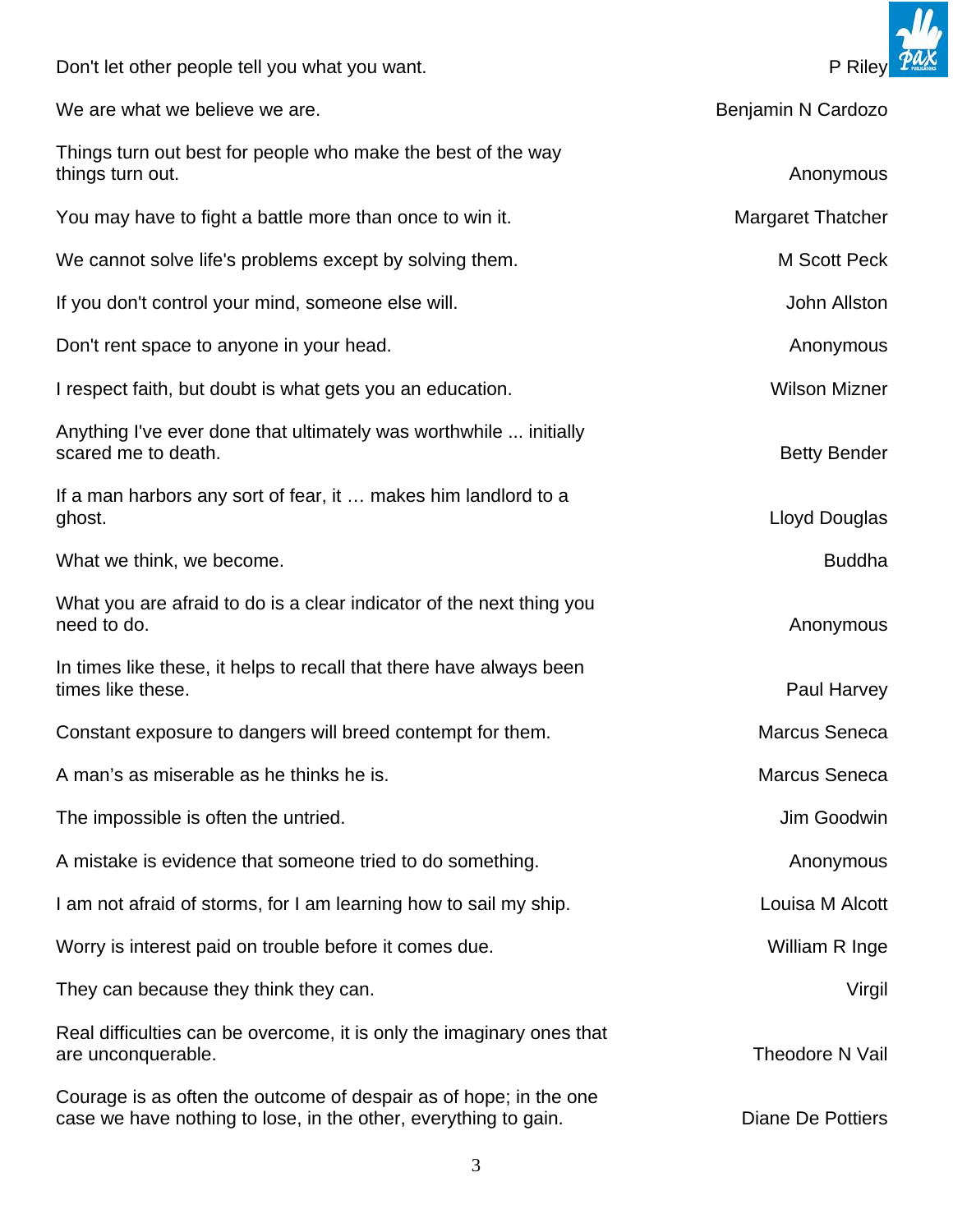| Striving for perfection is the greatest stopper there is  It's your                            |                              |
|------------------------------------------------------------------------------------------------|------------------------------|
| excuse to yourself for not doing anything. Instead, strive for<br>excellence, doing your best. | <b>Sir Laurence Olivier</b>  |
| Striving for excellence motivates you; striving for perfection is<br>demoralizing.             | <b>Harriet Braiker</b>       |
| You know what they call the guy who finishes last in medical<br>school? They call him Doctor!  | Abe Lemons                   |
| Put your troubles in a pocket with a hole in it.                                               | Anonymous                    |
| Never grow a wishbone, daughter, where your backbone ought to<br>be.                           | <b>Clementine Paddleford</b> |
| Yard by yard it's very hard. But inch by inch, it's a cinch.                                   | Anonymous                    |
| If we take care of the inches, we will not have to worry about the<br>miles.                   | <b>Hartley Coleridge</b>     |
| Prudence keeps life safe, but does not often make it happy.                                    | Samuel Johnson               |
| Growth begins when we begin to accept our own weakness.                                        | Jean Vanier                  |
| If it is to be, it's up to me.                                                                 | Anonymous                    |
| It is only possible to live happily-ever-after on a day-to-day basis.                          | Margaret Bonnano             |
| Our entire life consists ultimately in accepting ourselves as we are.                          | Jean Anouilh                 |
| Love the moment, and the energy of the moment will spread<br>beyond all boundaries.            | Corita Kent                  |
| The key to change  is to let go of fear.                                                       | Rosanne Cash                 |
| Success seems to be largely a matter of hanging on after others<br>have let go.                | <b>William Feather</b>       |
| Success generally depends upon knowing how long it takes to<br>succeed.                        | Charles de Montesquieu       |
| Unrest of spirit is a mark of life.                                                            | Karl Meninger                |
| Putting off an easy thing makes it hard. Putting off a hard think<br>makes it impossible.      | George C Lorimer             |
| Dying seems less sad than having lived too little.                                             | Gloria Steinem               |
| We create our fate every day we live.                                                          | <b>Henry Miller</b>          |
| Good luck is often with the man who doesn't include it in his plans.<br>4                      | Anonymous                    |

<u>II.,</u> pax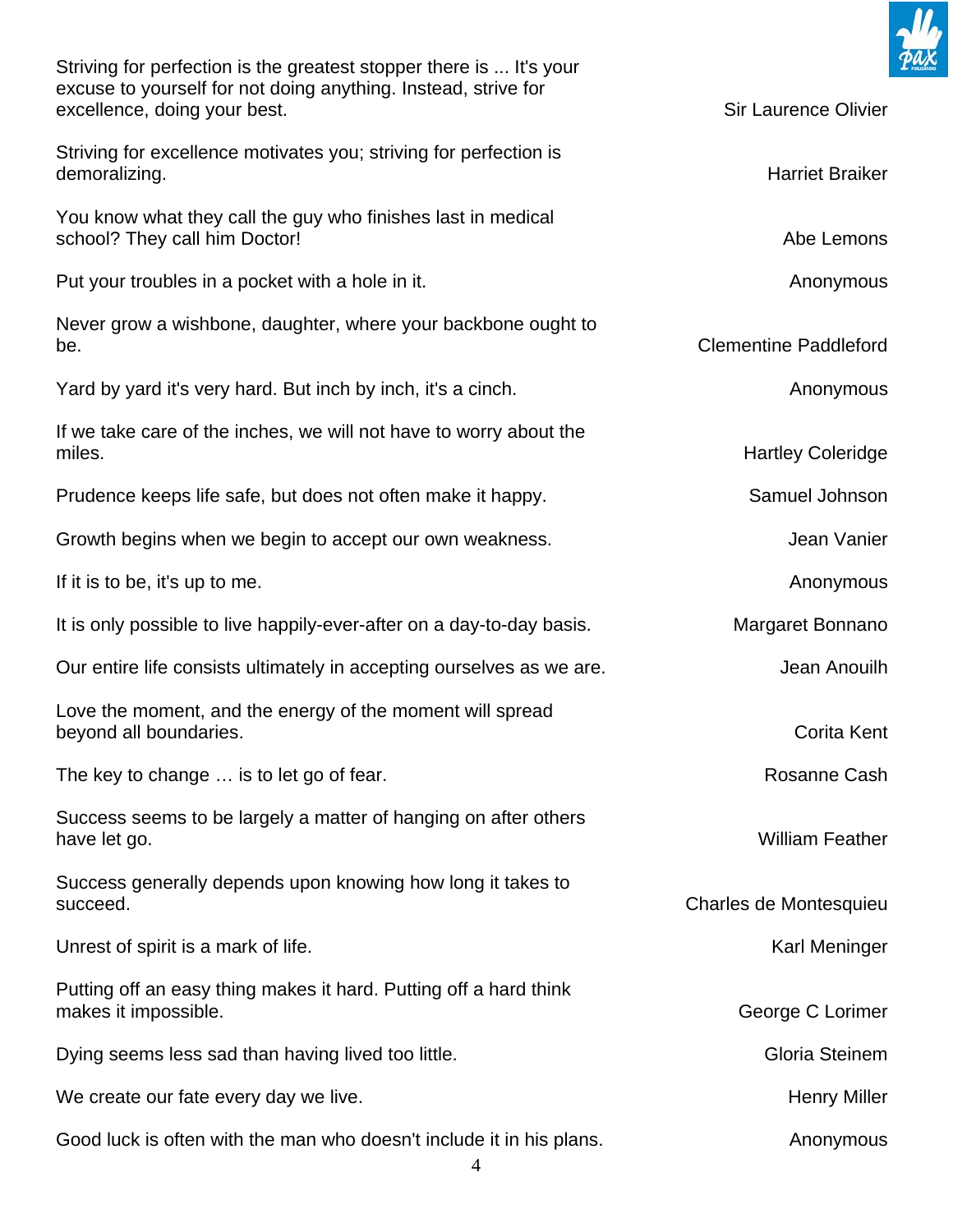

| The time is always right to do what is right.                                                                                                     | M L King Jr              |
|---------------------------------------------------------------------------------------------------------------------------------------------------|--------------------------|
| Deep faith eliminates fear.                                                                                                                       | Lech Walesa              |
| Any change, even a change for the better, is always accompanied<br>by drawbacks and discomforts.                                                  | <b>Arnold Bennett</b>    |
| Courage is the ladder on which all the other virtues mount.                                                                                       | <b>Clare Booth Luce</b>  |
| To be happy, drop the words if only, and substitute instead the<br>words next time.                                                               | Dr Smiley Blanton        |
| Disappointment is the nurse of wisdom.                                                                                                            | Sir Bayle Roche          |
| What is defeat? Nothing but education, nothing but the first step to<br>something better.                                                         | <b>Wendell Phillips</b>  |
| As a cure for worrying, work is better than whiskey.                                                                                              | <b>Thomas A Edison</b>   |
| Good people are good because they've come to wisdom through<br>failure.                                                                           | William Saroyan          |
| Learn from how people in the arts react to criticism: Pay no<br>attention to what the critics say; no statue has ever been put up to<br>a critic. | <b>Jean Sibelius</b>     |
| Courage is fear holding on a minute longer.                                                                                                       | General George S Patton  |
| Dwelling on the negative simply contributes to its power.                                                                                         | <b>Shirley MacLaine</b>  |
| We all have the extraordinary coded within us, waiting to be<br>released.                                                                         | Jean Houston             |
| I have often been adrift, but I have always stayed afloat.                                                                                        | David Berry              |
| He who conquers others is strong; he who conquers himself is<br>mighty.                                                                           | Lao-Tzu                  |
| Without discipline, there's no life at all.                                                                                                       | Katharine Hepburn        |
| Only those who dare, truly live.                                                                                                                  | <b>Ruth Freedman</b>     |
| Man is what he believes.                                                                                                                          | <b>Anton Chekhov</b>     |
| Old age and sickness bring out the essential characteristics of a<br>man.                                                                         | <b>Felix Frankfurter</b> |
| We cannot do everything at once, but we can do something at<br>once.                                                                              | Cal Coolidge             |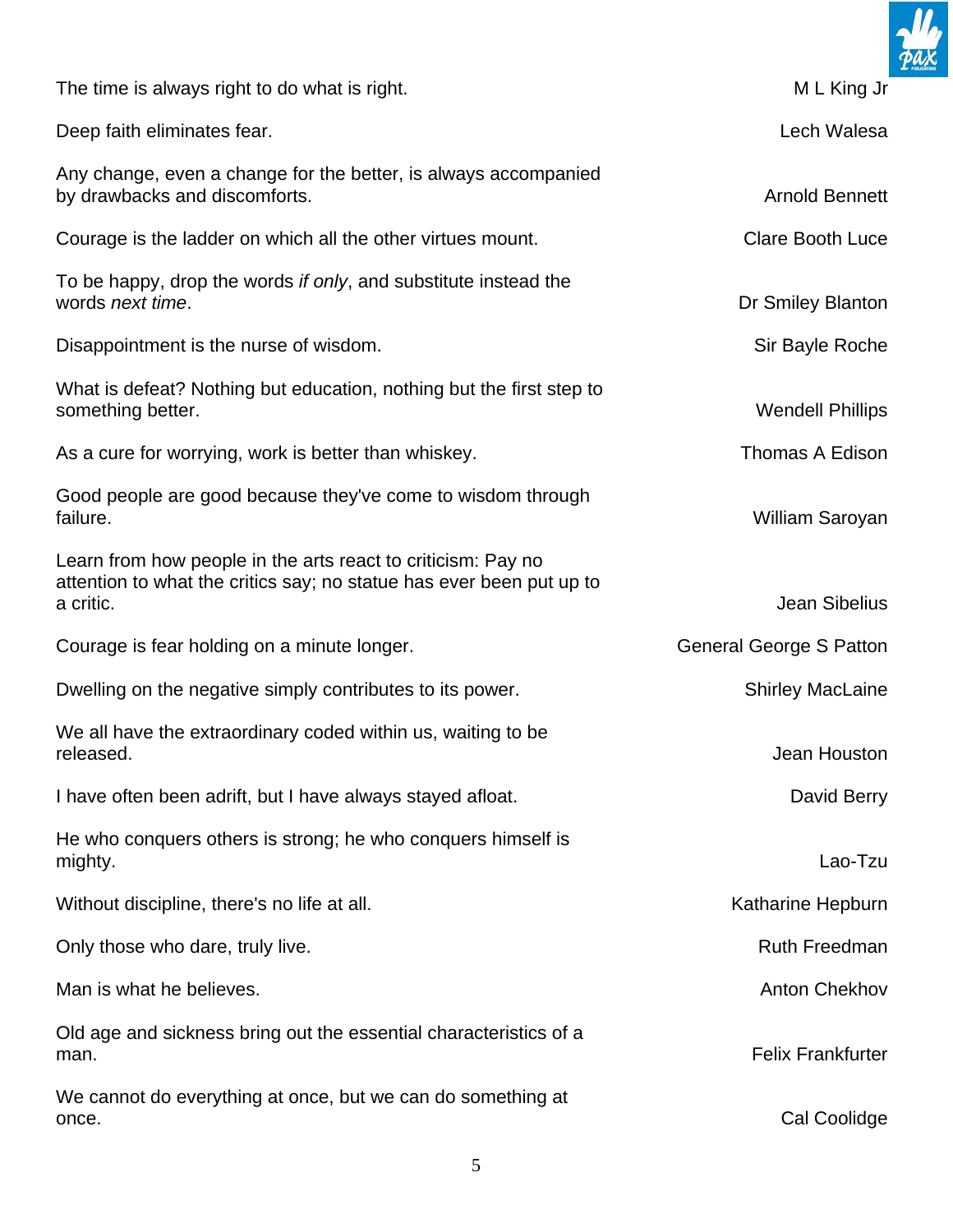| A good scare is worth more to a man than good advice.                                                                                | Edgar Watson Howe                  |
|--------------------------------------------------------------------------------------------------------------------------------------|------------------------------------|
| Fear drives you and makes you better.                                                                                                | Donna Shalala                      |
| When Satan is knocking at your door, simply say, Jesus, could<br>you please get that for me?                                         | Anonymous                          |
| If you let fear of consequence prevent you from following your<br>deepest instinct, then your life will be safe, expedient and thin. | Katherine B Hathaway               |
| God commands you to pray, but forbids you to worry.                                                                                  | St. John Vianney                   |
| I was taught that the way of progress is neither swift nor easy.                                                                     | <b>Marie Curie</b>                 |
| Great deeds are usually wrought at great risks.                                                                                      | <b>Herodotus</b>                   |
| You never know what you can do till you try.                                                                                         | <b>William Cobbett</b>             |
| Each of us has some unique capabilities waiting for realization.                                                                     | George H Bender                    |
| What is more mortifying than to feel that you have missed the<br>plum for want of courage to shake the tree?                         | <b>Logan Pearsall Smith</b>        |
| We fail far more often by timidity than by over-daring.                                                                              | David Grayson                      |
| We will not know unless we begin.                                                                                                    | <b>Howard Zinn</b>                 |
| Energy will do anything that can be done in this world.                                                                              | Goethe                             |
| Courage is the most important of all virtues, because without it we<br>can't practice any other virtue with consistency.             | Maya Angelou                       |
| One isn't necessarily born with courage, but one is born with<br>potential.                                                          | Maya Angelou                       |
| Forget the times of your distress, but never forget what they taught<br>you.                                                         | <b>Herbert Gasser</b>              |
| The future belongs to those who believe in the beauty of their<br>dreams.                                                            | <b>Eleanor Roosevelt</b>           |
| Do what you feel in your heart to be right - for you'll be criticized<br>anyway. You'll be damned if you do and damned if you don't. | <b>Eleanor Roosevelt</b>           |
| A hero is a man who does what he can.                                                                                                | <b>Romain Rolland</b>              |
| The biggest chance you can take is not taking a chance at all.                                                                       | <b>Glen Sather</b>                 |
| Go the extra mile. It's never crowded.                                                                                               | <b>Exec Speedwriter Newsletter</b> |
| Failure is the opportunity to begin again, more.                                                                                     | <b>Henry Ford</b>                  |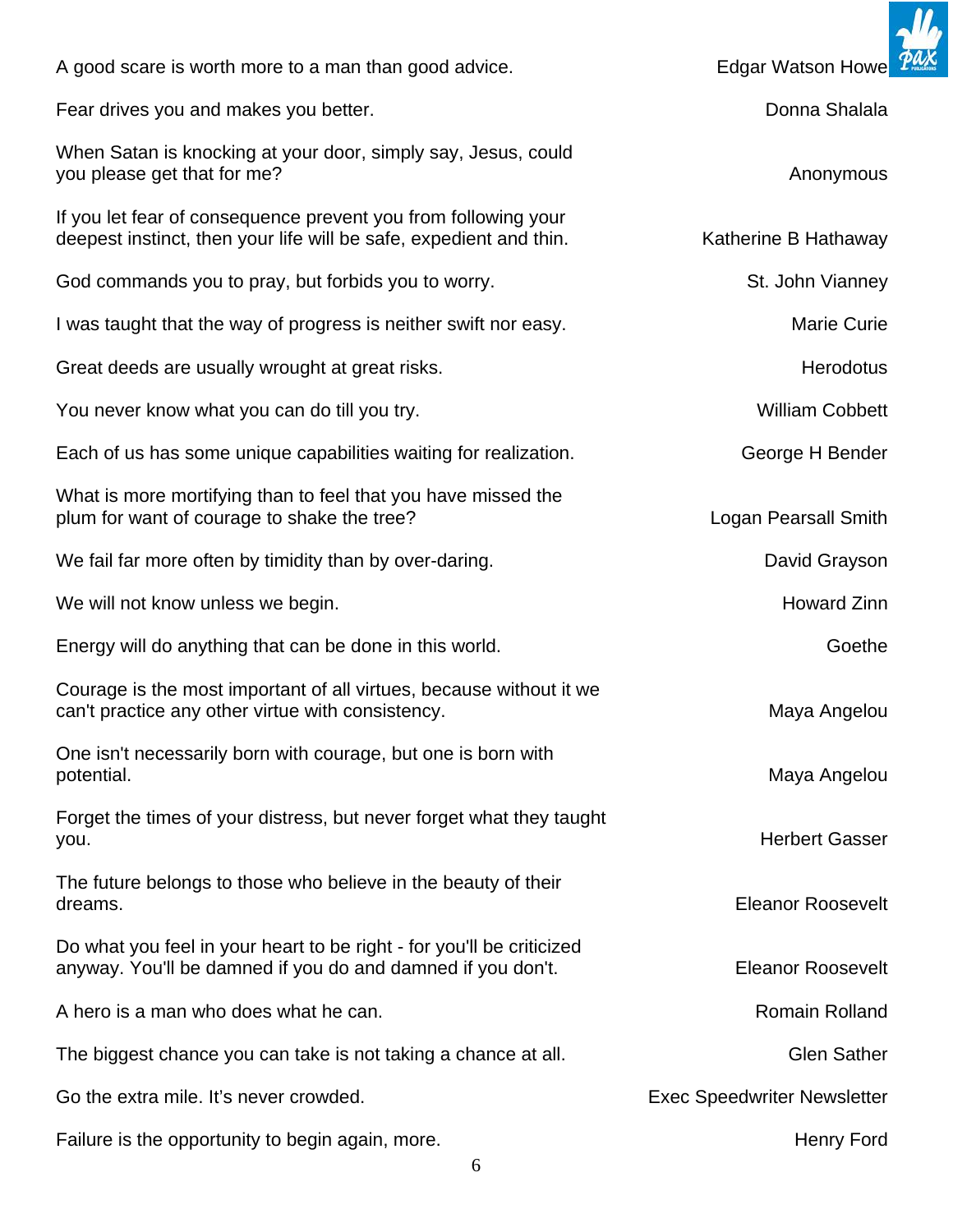

| Just when you think you've graduated from the school of<br>experience, someone thinks up a new course.                                                        | Mary H Waldrip                  |
|---------------------------------------------------------------------------------------------------------------------------------------------------------------|---------------------------------|
| How very little can be done under the spirit of fear.                                                                                                         | <b>Florence Nightingale</b>     |
| A diamond is a chunk of coal that made good under pressure.                                                                                                   | Anonymous                       |
| Life is not life unless you make mistakes.                                                                                                                    | Joan Collins                    |
| Life shrinks or expands in proportion to one's courage.                                                                                                       | Anais Nin                       |
| Perfection does not exist. To understand this is the triumph of<br>human intelligence; to expect to possess it is the most dangerous<br>kind of madness.      | Alfred de Musset                |
| Fear is faith that it won't work out.                                                                                                                         | <b>Sister Mary Tricky</b>       |
| As is our confidence, so is our capacity.                                                                                                                     | <b>William Hazlitt</b>          |
| A man of courage never wants for weapons.                                                                                                                     | Anonymous                       |
| From the discontent of man, the world's best progress springs.                                                                                                | Ella W Wilcox                   |
| What is to give light must endure burning.                                                                                                                    | <b>Viktor Frankl</b>            |
| Suffering is a dreadful teacher, but often the beginning of the best<br>in us. Like a grain of sand in an oyster, it can create a magnificent<br>pearl.       | Tessa Bielecki                  |
| It is better to hear the rebuke of the wise than to hear the song of<br>fools.                                                                                | Ecclesiastes 7:5                |
| In putting off what one has to do, one runs the risk of never being<br>able to do it.                                                                         | <b>Charles Baudeliare</b>       |
| People living deeply have no fear of death.                                                                                                                   | Anais Nin                       |
| Death? Why this fuss about death? Use your imagination; try to<br>visualize a world without death!  Death is the essential condition<br>of life, not an evil. | <b>Charlotte Perkins Gilman</b> |
| The paradox is that by letting go we hold onto the very thing that is<br>permanent: not the song, but the source of the song.                                 | <b>Philip Toshio Sudo</b>       |
| You may not realize it when it happens, but a kick in the teeth may<br>be the best thing in the world for you.                                                | <b>Walt Disney</b>              |
| Why do we shrink from change? What can come into being save<br>from change?                                                                                   | <b>Marcus Aurelius</b>          |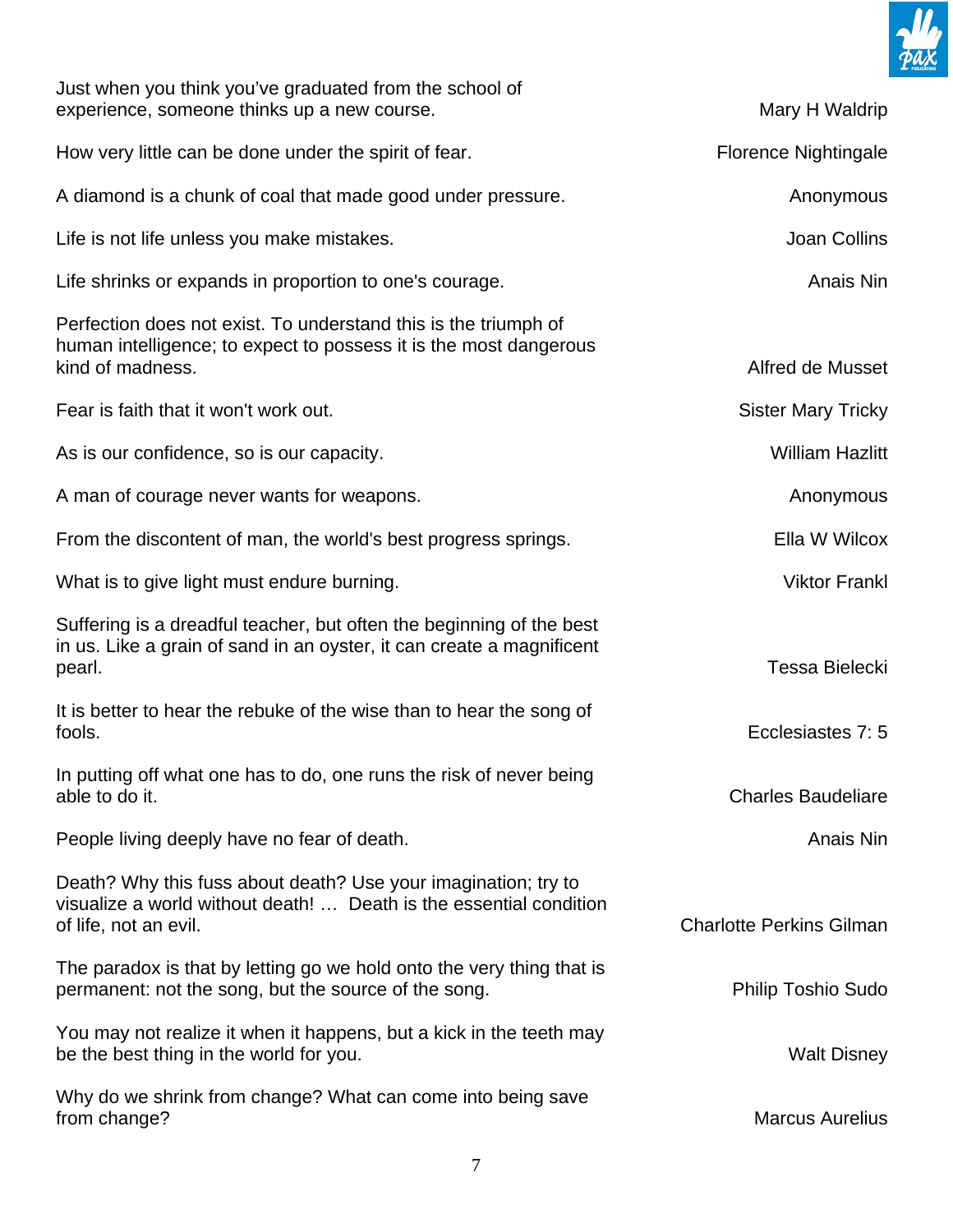

| No winter lasts forever; no spring skips its turn.                                                                                                                                          | <b>Hal Borland</b>      |
|---------------------------------------------------------------------------------------------------------------------------------------------------------------------------------------------|-------------------------|
| Pain is never permanent.                                                                                                                                                                    | St Teresa of Avila      |
| Life is like an onion; you peel off one layer at a time and<br>sometimes you weep.                                                                                                          | Carl Sandburg           |
| Sadness flies away on the wings of time.                                                                                                                                                    | Jean de La Fontaine     |
| In the darkness, all reliance on our human efforts to bring salvation<br>is shattered. The old self dies. Into emptiness God brings new life.                                               | Sandra Cronk            |
| How much pain they have cost us, the evils which have never<br>happened.                                                                                                                    | <b>Thomas Jefferson</b> |
| Most folks are about as happy as they make up their minds to be.                                                                                                                            | Abraham Lincoln         |
| There is nothing in your life too terrible or too sad that it will not be<br>your friend when you find the right name to call it.                                                           | Laurens van der Post    |
| No man was ever so completely skilled in the conduct of life, as<br>not to receive new information from age and experience.                                                                 | <b>Terence</b>          |
| Life is hard. Next to what?                                                                                                                                                                 | Anonymous               |
| Often the prudent, far from making their destinies, succumb to<br>them.                                                                                                                     | Voltaire                |
| If you have been up all night and cried till you have no more tears<br>left in you - you will know that there comes in the end a sort of<br>quietness.                                      | C S Lewis               |
| The reason why worry kills more people than work is that more<br>people worry than work.                                                                                                    | <b>Robert Frost</b>     |
| It is not necessary to change. Survival is not mandatory.                                                                                                                                   | W Edwards Deming        |
| If at first you don't succeed you're running about average.                                                                                                                                 | M H Alderson            |
| Doubts and mistrust are the mere panic of timid imagination, which<br>the steadfast heart will conquer, and the large mind transcend.                                                       | <b>Helen Keller</b>     |
| Character cannot be developed in ease and quiet. Only through<br>experience of trial and suffering can the soul be strengthened,<br>vision cleared, ambition aspired, and success achieved. | <b>Helen Keller</b>     |
| I thank God for my handicaps, for through them I have found<br>myself, my work, and my God.                                                                                                 | <b>Helen Keller</b>     |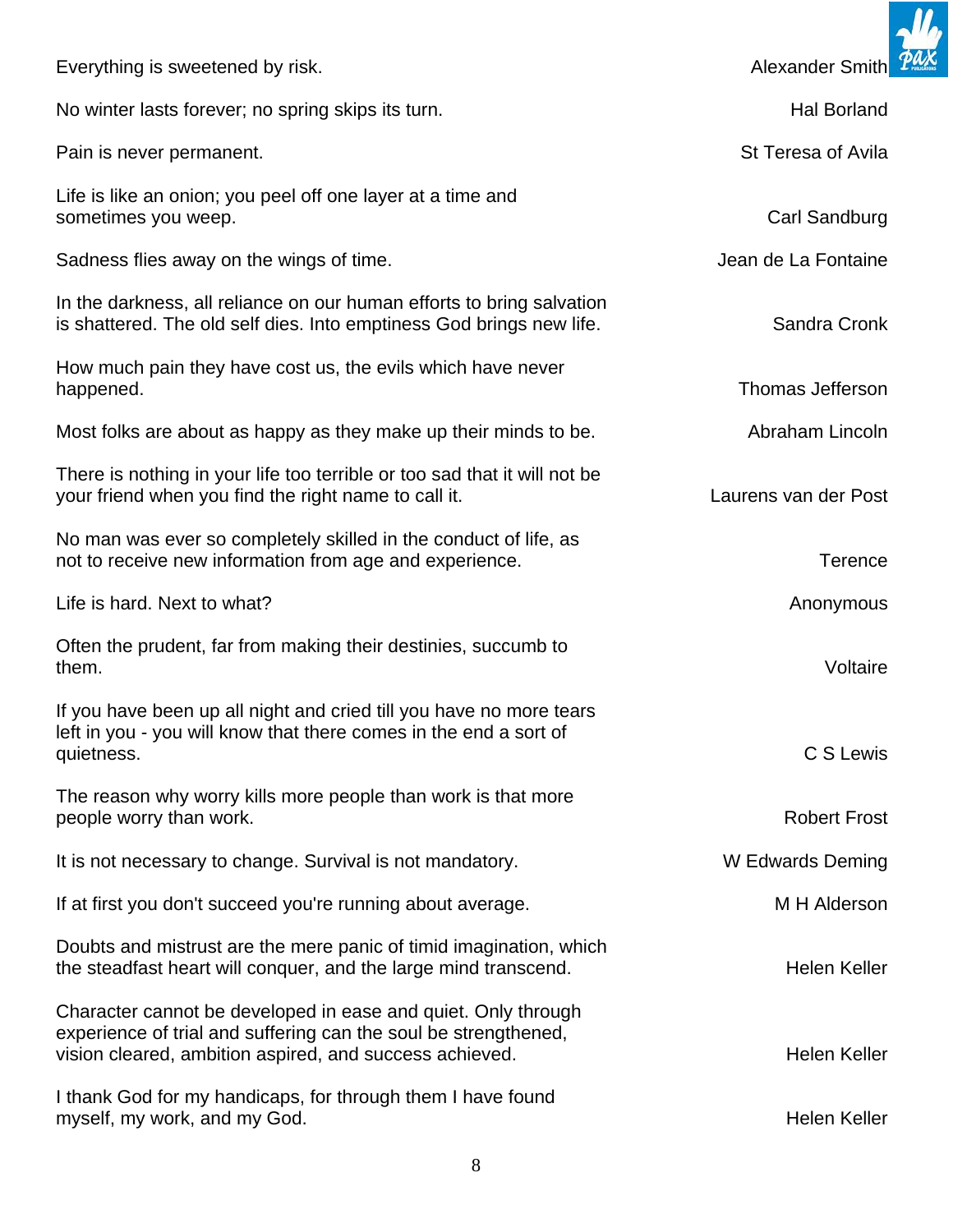Life is either a daring adventure or nothing.<br>
Helen Keller



| No pessimist ever discovered the secrets of the stars, or sailed to<br>an un-chartered land, or opened a new heaven to the human<br>spirit.                         | <b>Helen Keller</b>           |
|---------------------------------------------------------------------------------------------------------------------------------------------------------------------|-------------------------------|
| A pessimist is a man who is never happy unless he is miserable:<br>even then he is not pleased.                                                                     | Anonymous                     |
| Optimism is the foundation of courage.                                                                                                                              | <b>Nicholas Murray Butler</b> |
| A pessimist is one who makes difficulties of his opportunities and<br>an optimist is one who makes opportunities of his difficulties.                               | Harry Truman                  |
| The pessimist is half-licked before he starts.                                                                                                                      | <b>Thomas Buckner</b>         |
| Everybody is ignorant, only on different subjects.                                                                                                                  | <b>Will Rogers</b>            |
| Fear is a noose that binds until it strangles.                                                                                                                      | Jean Toomer                   |
| The one permanent emotion of the inferior man is fear $-$ fear of the<br>unknown, the complex, the inexplicable. What he wants beyond<br>everything else is safety. | H L Mencken                   |
| The great question is not whether you have failed, but whether you<br>are content with failure.                                                                     | Laurence Peter                |
| Self-pity in its early stages is as snug as a feather mattress. Only<br>when it hardens does it become uncomfortable.                                               | Maya Angelou                  |
| Concern should drive us into action, not into a depression.                                                                                                         | Karen Horney                  |
| Conflict builds character. Crisis defines it.                                                                                                                       | Steven V Thulon               |
| I have come to realize that all my trouble with living has come from<br>fear and smallness within me.                                                               | Angela L Wozniak              |
| Others have done it before me. I can, too.                                                                                                                          | Faunce                        |
| If you think you can, you can. And if you think you can't, you're<br>also right.                                                                                    | Mary Kay Ash                  |
| If you think you're too small to make a difference, you've obviously<br>never been in bed with a mosquito.                                                          | Michelle Walker               |
| You'll always miss 100% of the shots you don't take.                                                                                                                | <b>Wayne Gretzky</b>          |
| Being defeated is often a temporary condition. Giving up is what<br>makes it permanent.                                                                             | <b>Marlene Savant</b>         |
| Necessity is the mother of taking chances.                                                                                                                          | Mark Twain                    |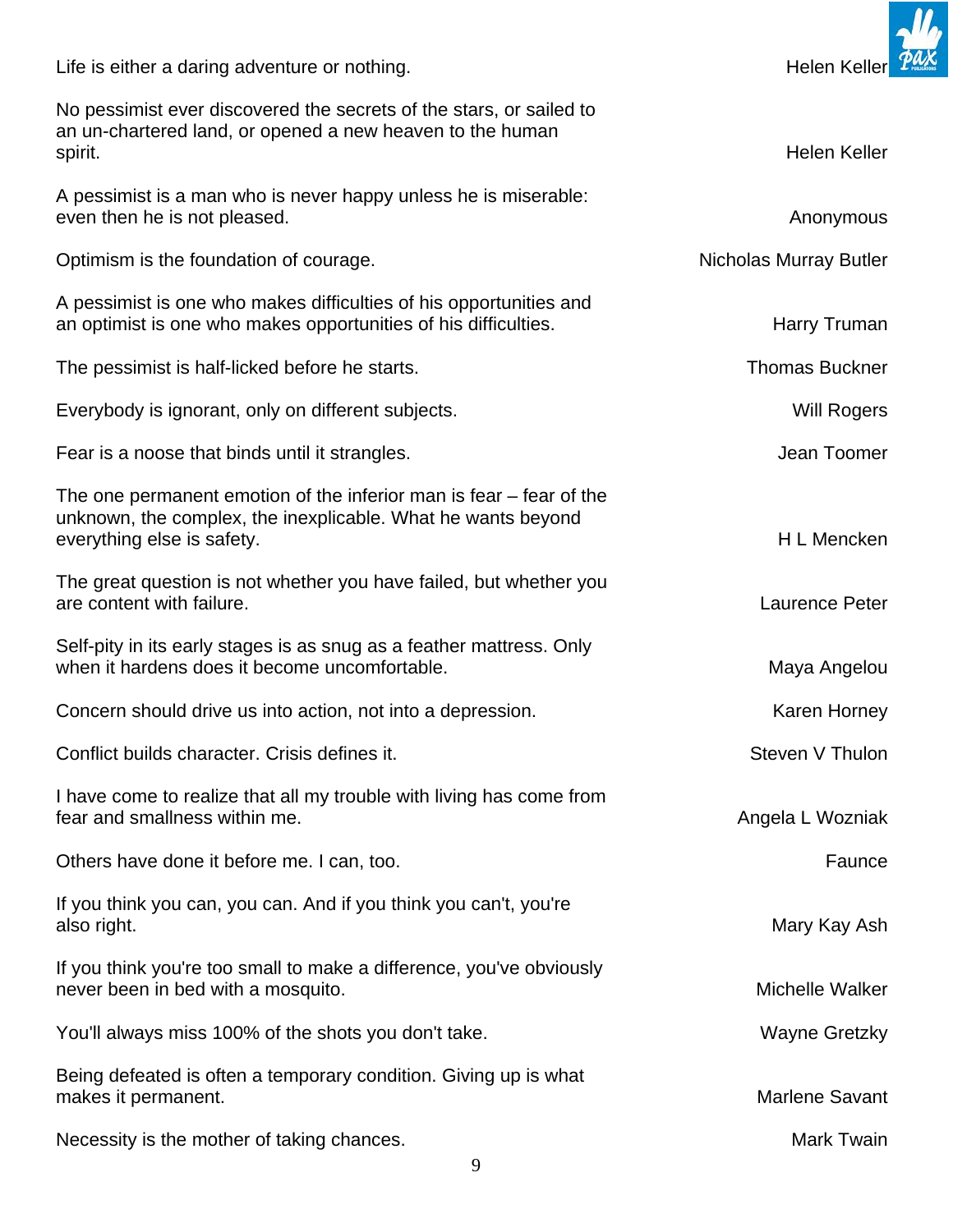

| I am an old man and have known many troubles, but most of them                                                                  |                         |
|---------------------------------------------------------------------------------------------------------------------------------|-------------------------|
| never happened.                                                                                                                 | Mark Twain              |
| All forms of fear produce fatigue.                                                                                              | <b>Bertrand Russell</b> |
| In order to change we must be sick tired of being sick and tired.                                                               | Anonymous               |
| To play it safe is not to play.                                                                                                 | <b>Robert Altman</b>    |
| Above all things, never be afraid. The enemy who forces you to<br>retreat is himself afraid of you at that very moment.         | <b>Andre Maurois</b>    |
| Fear to let fall a drop and you spill a lot.                                                                                    | Malay proverb           |
| You've got to do your own growing, no matter how tall your<br>grandfather was.                                                  | <b>Irish Proverb</b>    |
| The person who says it cannot be done should not interrupt the<br>person doing it.                                              | <b>Chinese Proverb</b>  |
| Self-assurance is two-thirds of success.                                                                                        | <b>Gaelic Proverb</b>   |
| Worry often gives a small thing a big shadow.                                                                                   | <b>Swedish Proverb</b>  |
| Wealth lost - something lost; Honor lost - much lost; Courage lost -<br>all lost.                                               | German Proverb          |
| When one must, one can.                                                                                                         | <b>Yiddish Proverb</b>  |
| He that can't endure the bad will not live to see the good.                                                                     | <b>Yiddish Proverb</b>  |
| Many things are lost for want of asking.                                                                                        | <b>English Proverb</b>  |
| He is lifeless that is faultless.                                                                                               | <b>English Proverb</b>  |
| Danger can never be overcome without taking risks.                                                                              | Latin Proverb           |
| He is always right who suspects that he makes mistakes.                                                                         | <b>Spanish Proverb</b>  |
| Whoever gossips to you will gossip about you.                                                                                   | <b>Spanish Proverb</b>  |
| Difficulties are things that show what men are.                                                                                 | Epictetus               |
| The greater the difficulty the more glory in surmounting it. Skillful<br>pilots gain their reputation from storms and tempests. | <b>Epictetus</b>        |
| You've got to jump off cliffs all the time and build your wings on the<br>way down.                                             | Ray Bradbury            |
| Action conquers fear.                                                                                                           | Peter N Zarlenga        |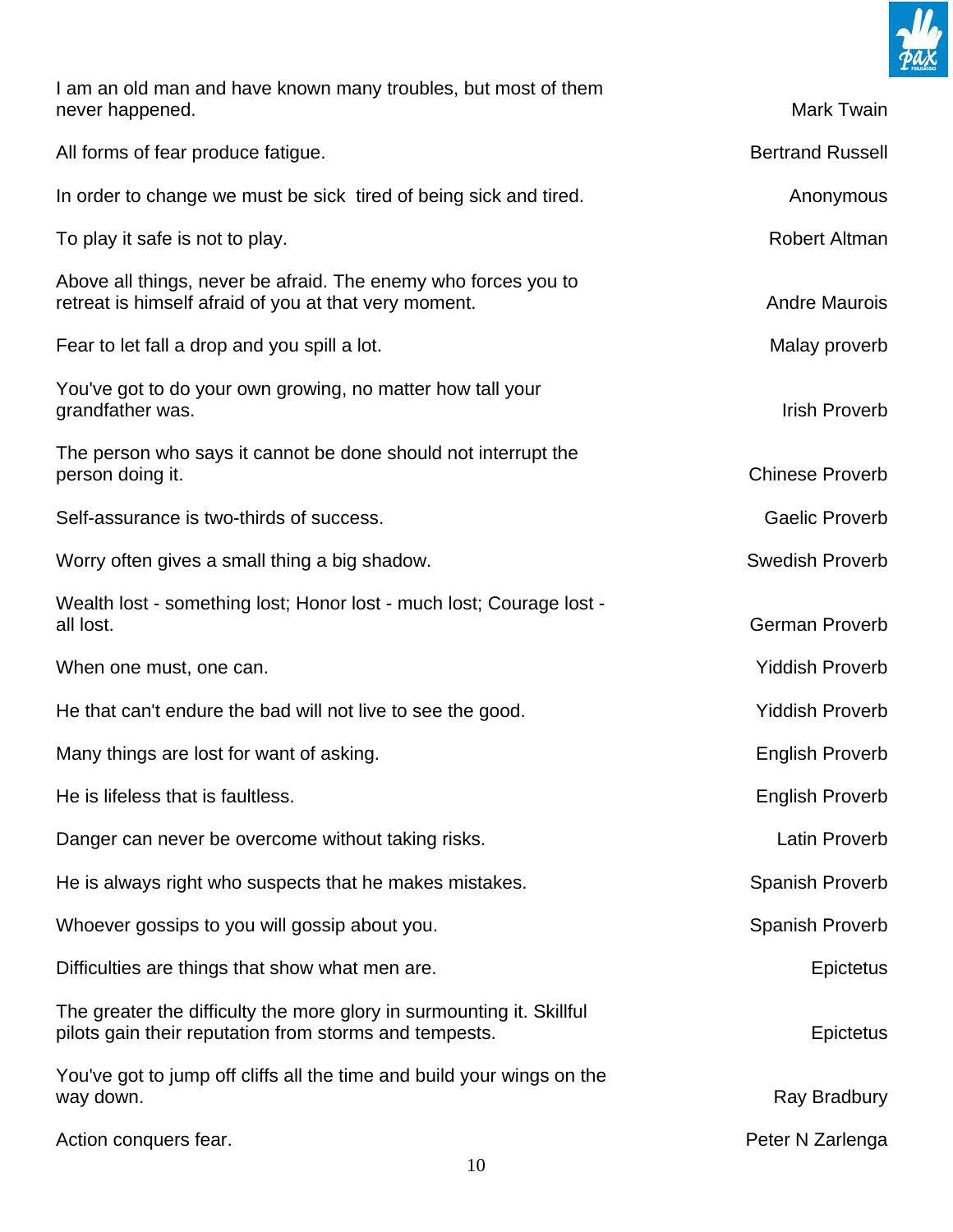

The best way out of a difficulty is through it. Anonymous control of the state of the Anonymous

The soul would have no rainbow had the eyes no tears. The soul would have cheney

Difficulties exist to be surmounted. Difficulties exist to be surmounted.

Fear is an instructor of great sagacity, and the herald of all revolutions. Ralph Waldo Emerson

The world is all gates, all opportunities, strings of tension waiting to be struck. The struck of the struck of the struck of the struck of the struck of the struck of the struck of the struck of the struck of the struck of the struck of the struck of the struck of the struck of the struck o

Nature arms each man with some faculty which enables him to do easily some feat impossible to any other. The same state of the Ralph Waldo Emerson

A mind that is stretched by a new experience can never go back to its old dimensions. Oliver Wendell Holmes

Obstacles are things a person sees when he takes his eyes off his goal. E Joseph Cossman

Expect problems and eat them for breakfast. Alfred A Montapert Alfred A Montapert

What you see, but can't see over, is as good as infinite. Thomas Carlyle Thomas Carlyle

You can't cross the sea merely by standing and staring at the water. **Rabindranath Tagore Rabindranath Tagore Rabindranath Tagore** 

It is never safe to look into the future with eyes of fear. The E H Harriman E H Harriman

Consistency requires you to be as ignorant today as you were a year ago. Bernard Berenson

Only man clogs his happiness with care, destroying what is with thoughts of what may be. The contract of the contract of the contract of the contract of the contract of the contract of the contract of the contract of the contract of the contract of the contract of the contract of the c

The best bridge between despair and hope is a good night's sleep. E Joseph Cossman

It is a common experience that a problem difficult at night is resolved in the morning after the committee of sleep has worked on it. John Steinbeck

To the question of your life you are the answer, and to the problems of your life you are the solution.

Courage is a virtue only so far as it is directed by prudence. Francois de Fenelon

We must embrace pain and burn it as fuel for our journey. The mass of the Kenji Miyazawa

Why not go out on a limb? Isn't that where the fruit is? Frank Scully Frank Scully

11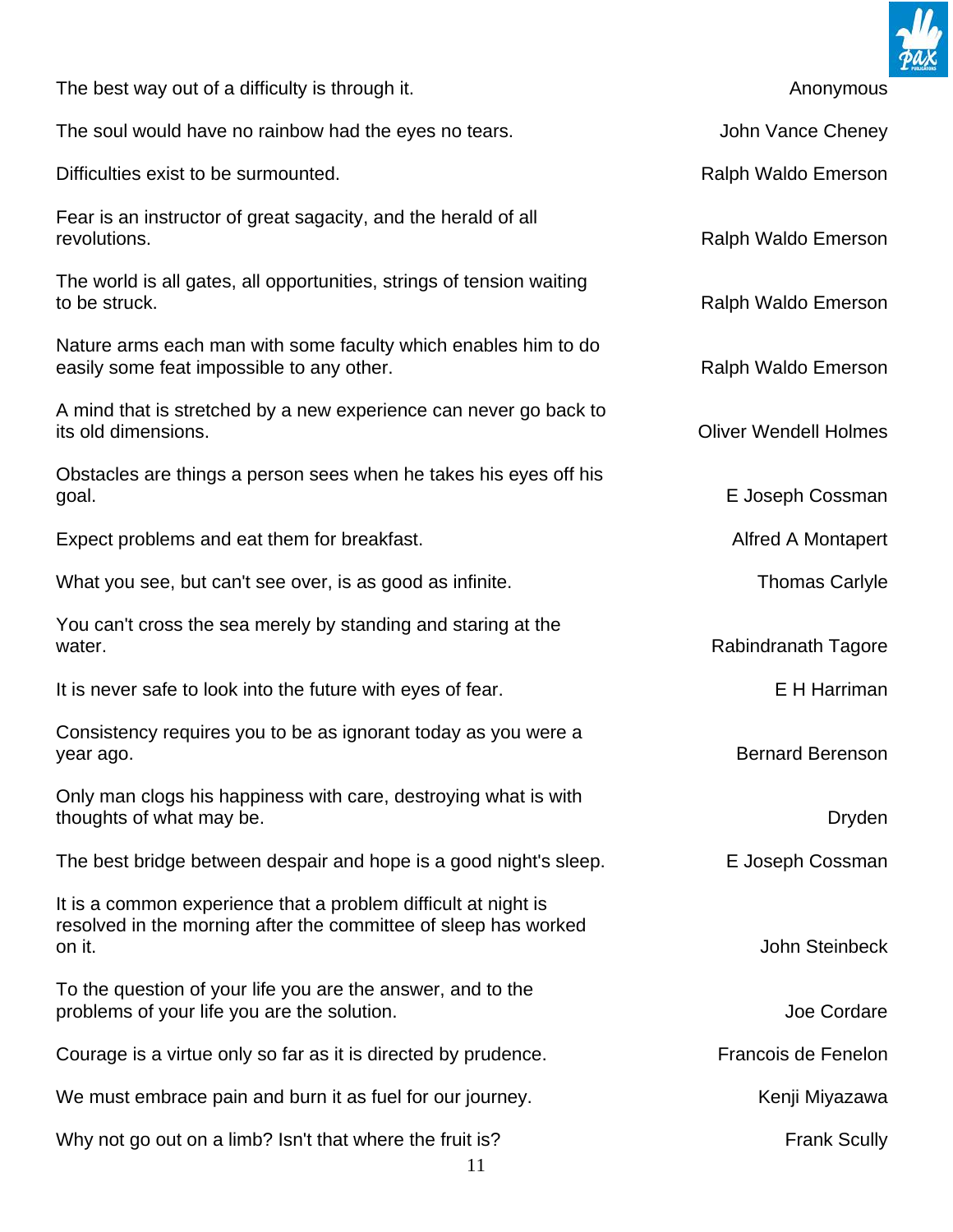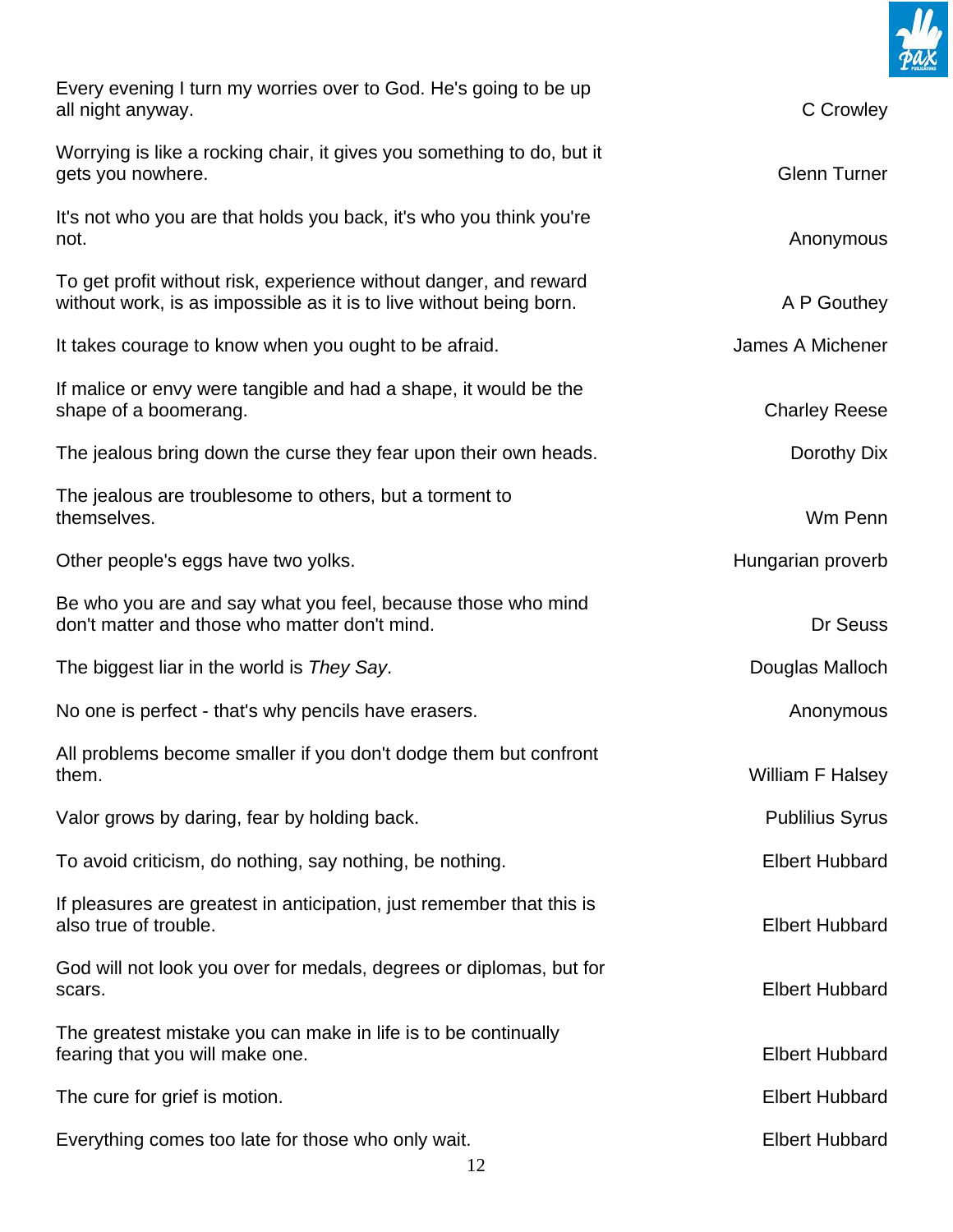![](_page_12_Picture_0.jpeg)

| A man's doubts fears are his worst enemy.                                                                                  | William Wrigley Jr       |
|----------------------------------------------------------------------------------------------------------------------------|--------------------------|
| It's the most unhappy people who most fear change.                                                                         | Mignon McLaughlin        |
| He that fears not the future may enjoy the.                                                                                | <b>Thomas Fuller</b>     |
| All fear is bondage.                                                                                                       | Anonymous                |
| Doubt breeds doubt.                                                                                                        | <b>Franz Grillparzer</b> |
| Fear is the highest fence.                                                                                                 | <b>Dudley Nichols</b>    |
| Only those who dare to fail greatly can ever achieve greatly.                                                              | Robert F Kennedy         |
| Success is how high you bounce when you hit bottom.                                                                        | George S Patton          |
| You are all you will ever have for certain.                                                                                | June Havoc               |
| Only put off until tomorrow what you are willing to die having left<br>undone.                                             | Pablo Picasso            |
| The crisis of today is the joke of tomorrow.                                                                               | H G Wells                |
| Tomorrow is often the busiest day of the week.                                                                             | Anonymous                |
| Today's duties put off until tomorrow give us a double burden to<br>bear; the best way is to do them in their proper time. | Scott Taylor             |
| It is not the cares of today, but the cares of tomorrow, that weigh a<br>man down.                                         | George MacDonald         |
| Tomorrow is the day when idlers work, and fools reform.                                                                    | <b>Edward Young</b>      |
| Tomorrow is the only day in the year that appeals to a lazy man.                                                           | Jimmy Lyons              |
| Someday is not a day of the week.                                                                                          | Anonymous                |
| Procrastination is opportunity's assassin.                                                                                 | <b>Vistor Kiam</b>       |
| Later never exists.                                                                                                        | Anonymous                |
| To fight fear, act. To increase fear - wait, put off, postpone.                                                            | David J Schwartz         |
| Fear has a large shadow, but he himself is small.                                                                          | <b>Ruth Gendler</b>      |
| Fear is a darkroom where negatives develop.                                                                                | Usman B Asif             |
| Nothing is a waste of time if you use the experience wisely.                                                               | Auguste Rodin            |
| To lose is to learn.<br>13                                                                                                 | Anonymous                |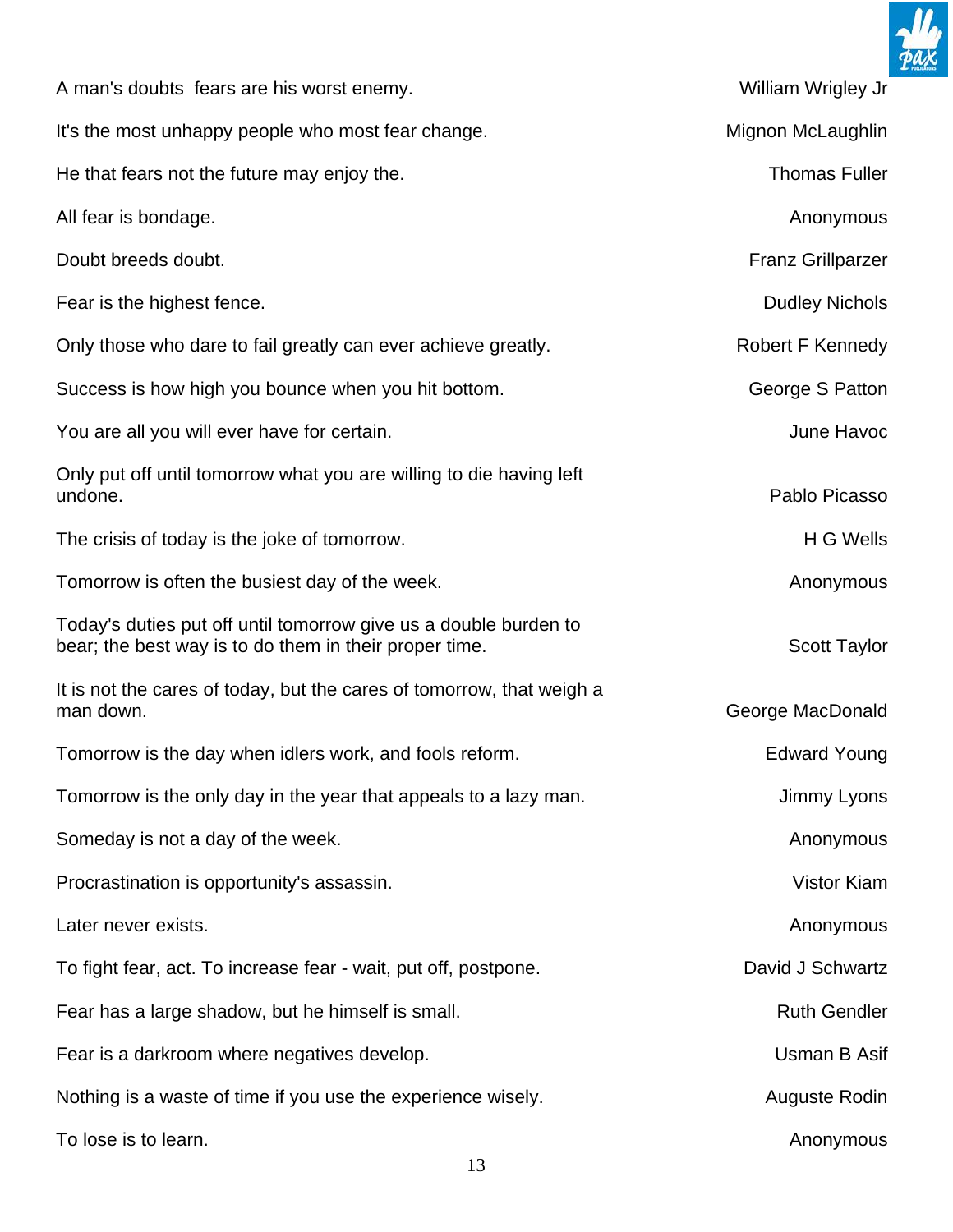![](_page_13_Picture_0.jpeg)

| Failure is instructive. The person who really thinks learns quite as<br>much from his failures as from his successes.                                                                                               | John Dewey             |
|---------------------------------------------------------------------------------------------------------------------------------------------------------------------------------------------------------------------|------------------------|
| He who forecasts all perils will never sail the sea.                                                                                                                                                                | Anonymous              |
| Believe that you can whip the enemy, and you have won half the<br>battle.                                                                                                                                           | J E B Stuart           |
| Don't be afraid to take a big step if one is indicated; you can't<br>cross a chasm in two small jumps.                                                                                                              | David Lloyd George     |
| Optimism is an intellectual choice.                                                                                                                                                                                 | Schneider              |
| Laziness is a secret ingredient that goes into failure. But it's only<br>kept a secret from the person who fails.                                                                                                   | <b>Robert Half</b>     |
| Have no fear of perfection - you'll never reach it.                                                                                                                                                                 | Salvadeor Dali         |
| Growth begins when we start to accept our own weakness.                                                                                                                                                             | Jean Vanier            |
| God tempers the wind to the shorn lamb.                                                                                                                                                                             | <b>Laurence Sterne</b> |
| Relax. We are secure. God is running the show.                                                                                                                                                                      | Eugene H Peterson      |
| To think too long about doing a thing often becomes its undoing.                                                                                                                                                    | Eva Young              |
| We do survive every moment, after all, except the last one.                                                                                                                                                         | John Updike            |
| If you have a job without aggravations, you don't have a job.                                                                                                                                                       | <b>Malcolm Forbes</b>  |
| Have patience with all things, but chiefly have patience with<br>yourself. Do not lose courage in considering your own<br>imperfections, but instantly set about remedying them – every day<br>begin the task anew. | St. Francis de Sales   |
| What isn't tried won't work.                                                                                                                                                                                        | Claude McDonald        |
| The highest courage is to dare to appear to be what one is.                                                                                                                                                         | John L Spalding        |
| Security is a false god; begin making sacrifices to it and you are<br>lost.                                                                                                                                         | <b>Paul Bowles</b>     |
| Who dares nothing, need hope for nothing.                                                                                                                                                                           | J C F Schiller         |
| If you want to succeed in the world, you must make your own<br>opportunities.                                                                                                                                       | John B Gough           |
| The opportunity is often lost by deliberating.                                                                                                                                                                      | <b>Publilius Syrus</b> |
| Disappointment is the nurse of wisdom.                                                                                                                                                                              | Sir Bayle Roche        |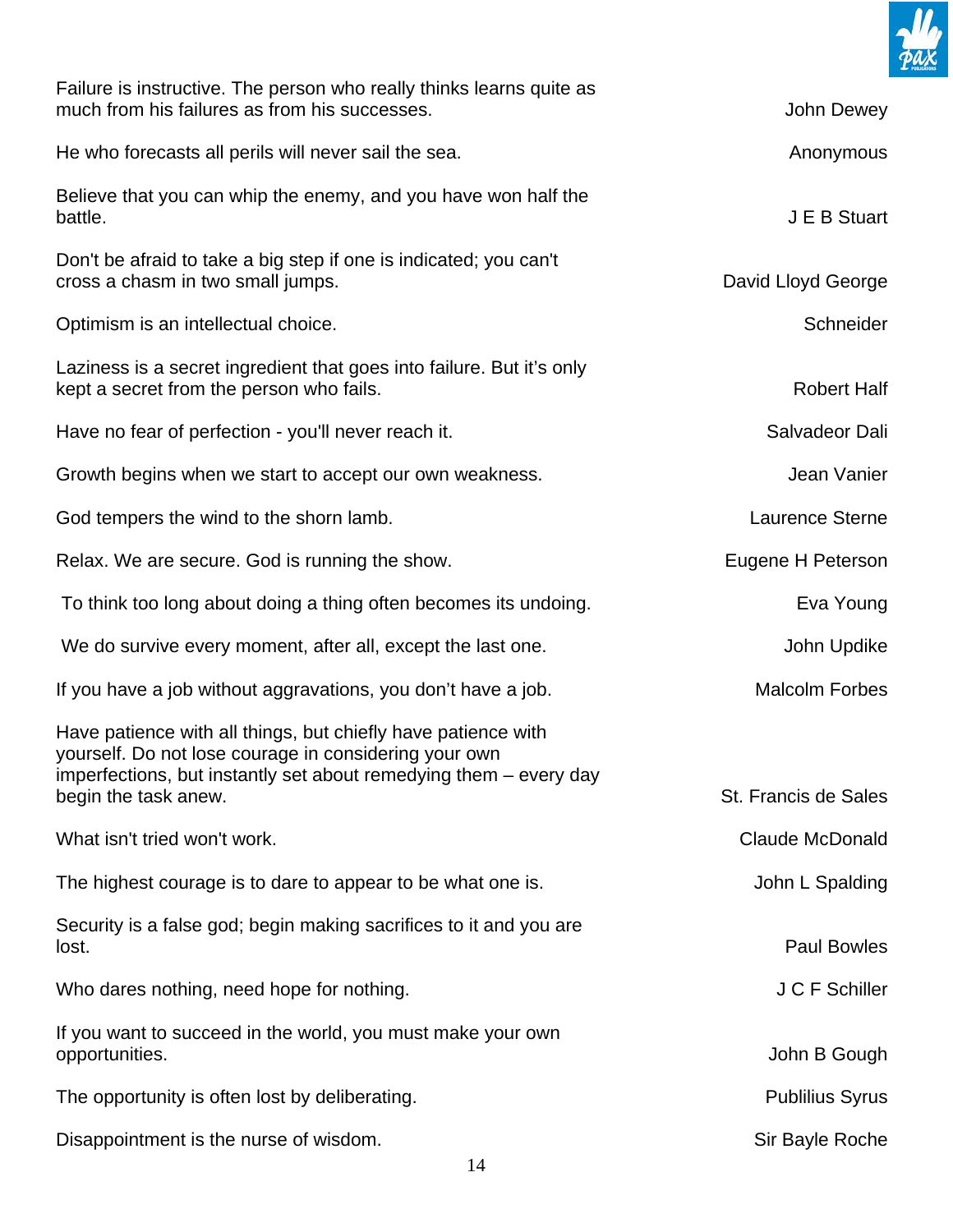![](_page_14_Picture_0.jpeg)

| Throughout the centuries there were men who took first steps<br>down new roads armed with nothing but their own vision.                 | Ayn Rand                     |
|-----------------------------------------------------------------------------------------------------------------------------------------|------------------------------|
| Expecting the world to treat you fairly because you are good is like<br>expecting the bull not to charge because you are a vegetarian.  | Dennis Wholey                |
| Jealousy is the greatest of all sufferings, and the one that arouses<br>the least pity in the person who causes it.                     | Paul De Gondi                |
| Jealousy is no more than feeling alone among smiling enemies.                                                                           | Elizabeth Bowen              |
| O! Beware my lord, of jealousy; / It is the green-eyed monster<br>which doth mock / The meat it feeds on.                               | Shakespeare (Othello)        |
| Courage is being afraid but going on anyhow.                                                                                            | Dan Rather                   |
| Somehow our devils are never quite what we expect when we<br>meet them face to face.                                                    | <b>Nelson DeMille</b>        |
| If fate means you to lose, give it a good fight anyhow.                                                                                 | William McFee                |
| Problems are not stop signs, they are guidelines.                                                                                       | <b>Robert Schuller</b>       |
| I've developed a new philosophy  I only dread one day at a time.                                                                        | <b>Charlie Brown</b>         |
| I've learned that you shouldn't go through life with a catchers mitt<br>on both hands. You need to be able to throw something back.     | Anonymous                    |
| Life's problems wouldn't be called <i>hurdles</i> if there wasn't a way to<br>get over them.                                            | Anonymous                    |
| Everybody knows that if you are too careful, you become so<br>occupied in being careful that you are sure to stumble over<br>something. | Gertrude Stein               |
| Mistakes are the portals of discovery.                                                                                                  | James Joyce                  |
| Don't let anyone steal your dreams!                                                                                                     | <b>Brian Cavanough</b>       |
| The field of consciousness is tiny. It accepts only one problem at a<br>time.                                                           | Antoine de Saint-Exupery     |
| Not everything that is faced can be changed, but nothing can be<br>changed until it is faced.                                           | James Baldwin                |
| Our only security is our ability to change.                                                                                             | John Lilly                   |
| The bitterest tears shed over graves are for words left unsaid and<br>for deeds left undone.                                            | <b>Harriet Beecher Stowe</b> |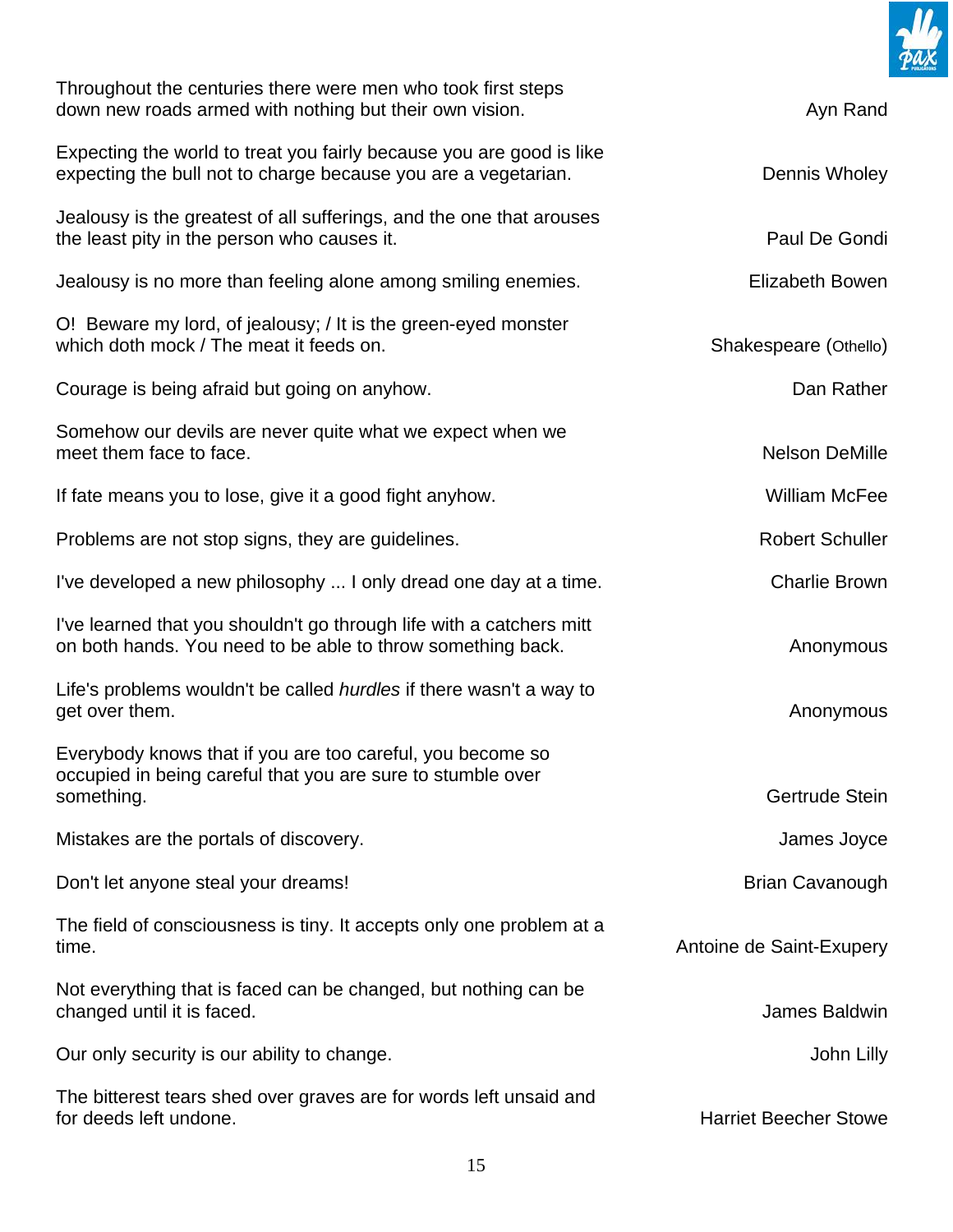| To think too long about doing a thing often becomes its undoing.                                                                                                                                                            | Eva Young <sup>2</sup>      |
|-----------------------------------------------------------------------------------------------------------------------------------------------------------------------------------------------------------------------------|-----------------------------|
| If you want total security, go to prison. There you're fed, clothed,<br>given medical care and so on. The only thing lacking  is<br>freedom.                                                                                | Dwight D Eisenhower         |
| One does not discover new lands without consenting to lose sight<br>of the shore for a very long time.                                                                                                                      | André Gide                  |
| Don't be afraid to give your best to what seemingly are small jobs.<br>Every time you conquer one it makes you that much stronger. If<br>you do the little jobs well, the big ones will tend to take care of<br>themselves. | Dale Carnegie               |
| Excuses are the nails used to build a house of failure.                                                                                                                                                                     | Don Wilder                  |
| When I took the leap, I had faith I would find a net. Instead, I<br>learned I could fly.                                                                                                                                    | John Calvi                  |
| Either do not attempt at all, or go through with it.                                                                                                                                                                        | Ovid                        |
| If you aren't going all the way, why go at all.                                                                                                                                                                             | Joe Namath                  |
| Great works are performed not by strength, but by perseverance.                                                                                                                                                             | Sam Johnson                 |
| There is nothing greater than enthusiasm.                                                                                                                                                                                   | <b>Henry Moore</b>          |
| Energy and persistence conquer all things.                                                                                                                                                                                  | Benjamin Franklin           |
| He was a <i>how</i> thinker, not an <i>if</i> thinker.                                                                                                                                                                      | Anonymous                   |
| The tragedy of life doesn't lie in not reaching your goal. The<br>tragedy lies in having no goal to reach.                                                                                                                  | <b>Benjamin Mays</b>        |
| Success is due less to ability than to zeal.                                                                                                                                                                                | <b>Charles Buxton</b>       |
| The little reed, bending to the force of the wind, soon stood upright<br>again when the storm had passed over.                                                                                                              | Aesop                       |
| There is no terror in the bang, only in the anticipation of it.                                                                                                                                                             | <b>Alfred Hitchcock</b>     |
| The foolish and the dead alone never change their opinion.                                                                                                                                                                  | <b>James Russell Lowell</b> |
| I may not be totally perfect, but parts of me are excellent.                                                                                                                                                                | <b>Ashleigh Brilliant</b>   |
| The God who gave us life, gave us liberty at the same time.                                                                                                                                                                 | <b>Thomas Jefferson</b>     |
| The only things you regret are the things you didn't do.                                                                                                                                                                    | <b>Michael Curtiz</b>       |
| When you resort to attacking the messenger and not the message,<br>you have lost the debate.                                                                                                                                | <b>Addison Whithecomb</b>   |

17,